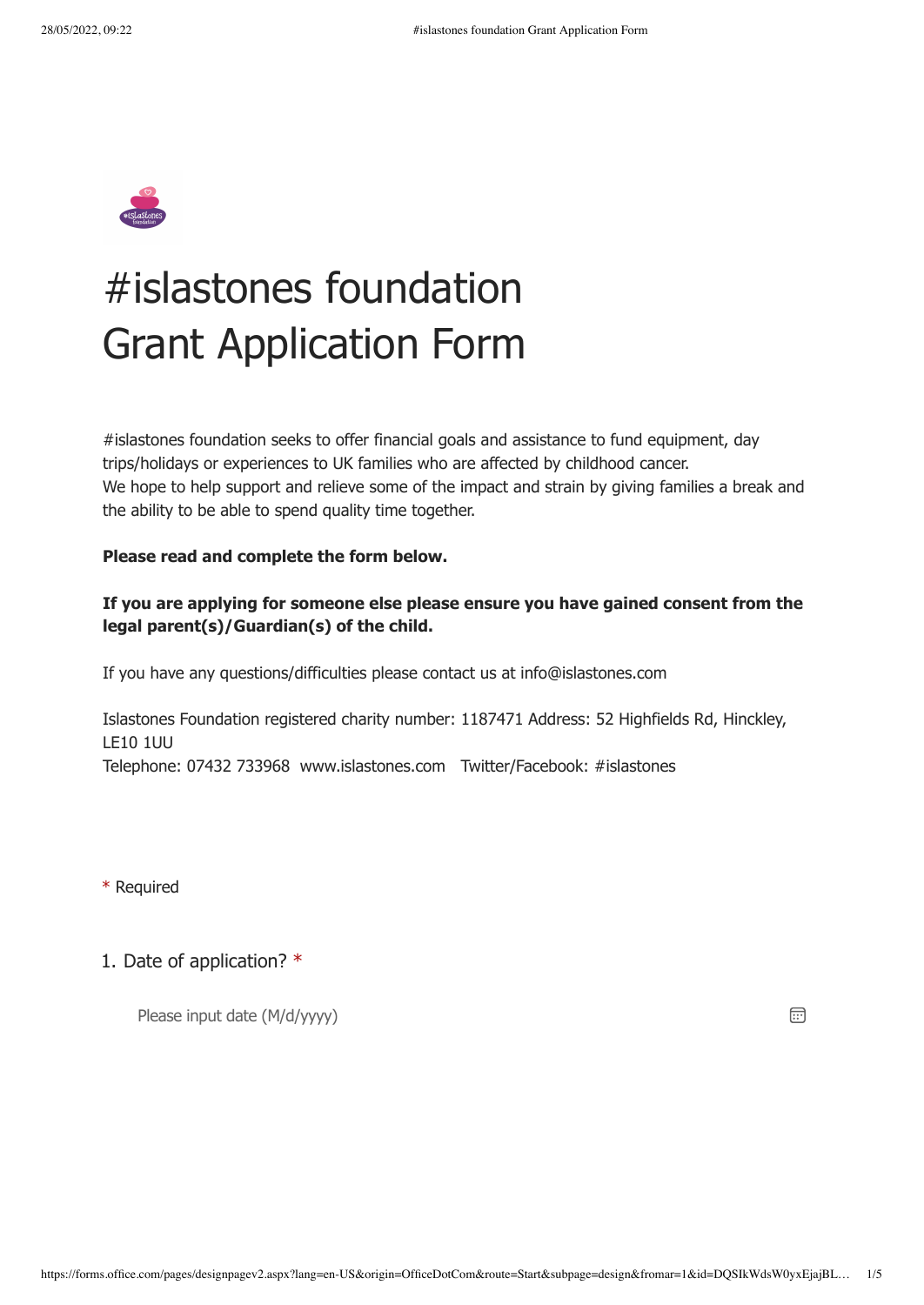2. Details of the legal parent(s)/guardian :

Please add your **name, address, phone number and email address below. Please note we are a UK charity only** \*

3. Details of child/children:

Please add the name, date of birth and a brief description of their illness below \*

4. Details of siblings:

Please add the names and ages of any siblings below.

5. Please add the details of one of your childs **lead health professional or social care professional** below e.g. nurse specialist ; consultant; social worker. **Please provide a name, contact number and base location** (if known). We request this to support the application process. \*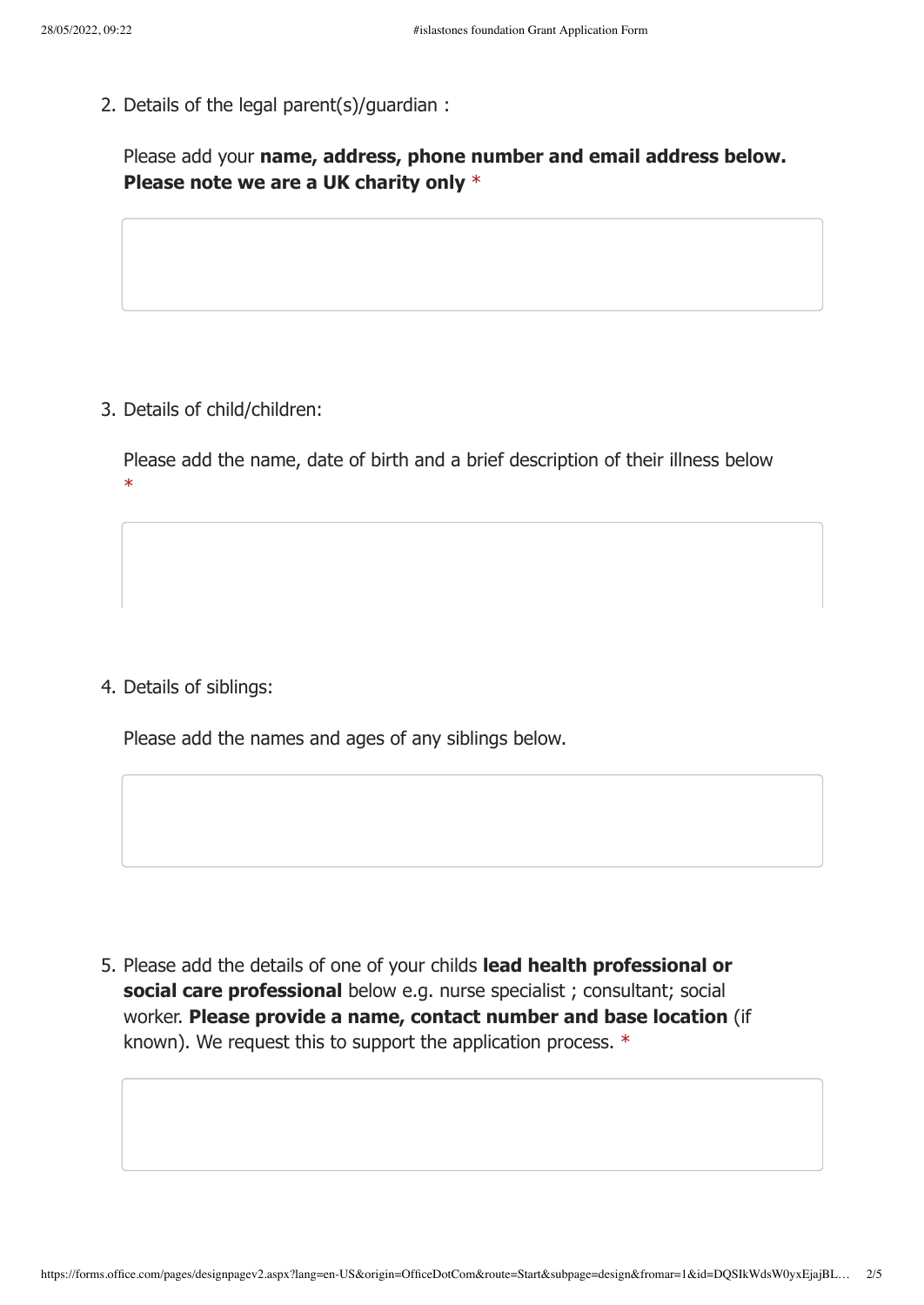6. Now for the important part!

Request/Wish: Please add the request or wish below. If you would like help with ideas let us know and we can get in touch.

\*Due to COVID restrictions we will consider other grant requests for fun items\*

We will discuss details of your request when we get in touch. If there is anything you would like to add now about your request please add in the text box below  $(Q7)$  \*

| <b>Short Break</b>                                     |
|--------------------------------------------------------|
| Special home visit/entertainment                       |
| Day Trip                                               |
| Fun item of your choice (add details below in 'Other') |
| <b>Other</b>                                           |

7. Optional: Any additional details of your request or situation can be added here if you would like to add anything now or you can leave this and we can talk to you soon.

8. I confirm that I am the legal parent(s)/guardian of the named child/children and wish to apply for a #islastones foundation grant. \*

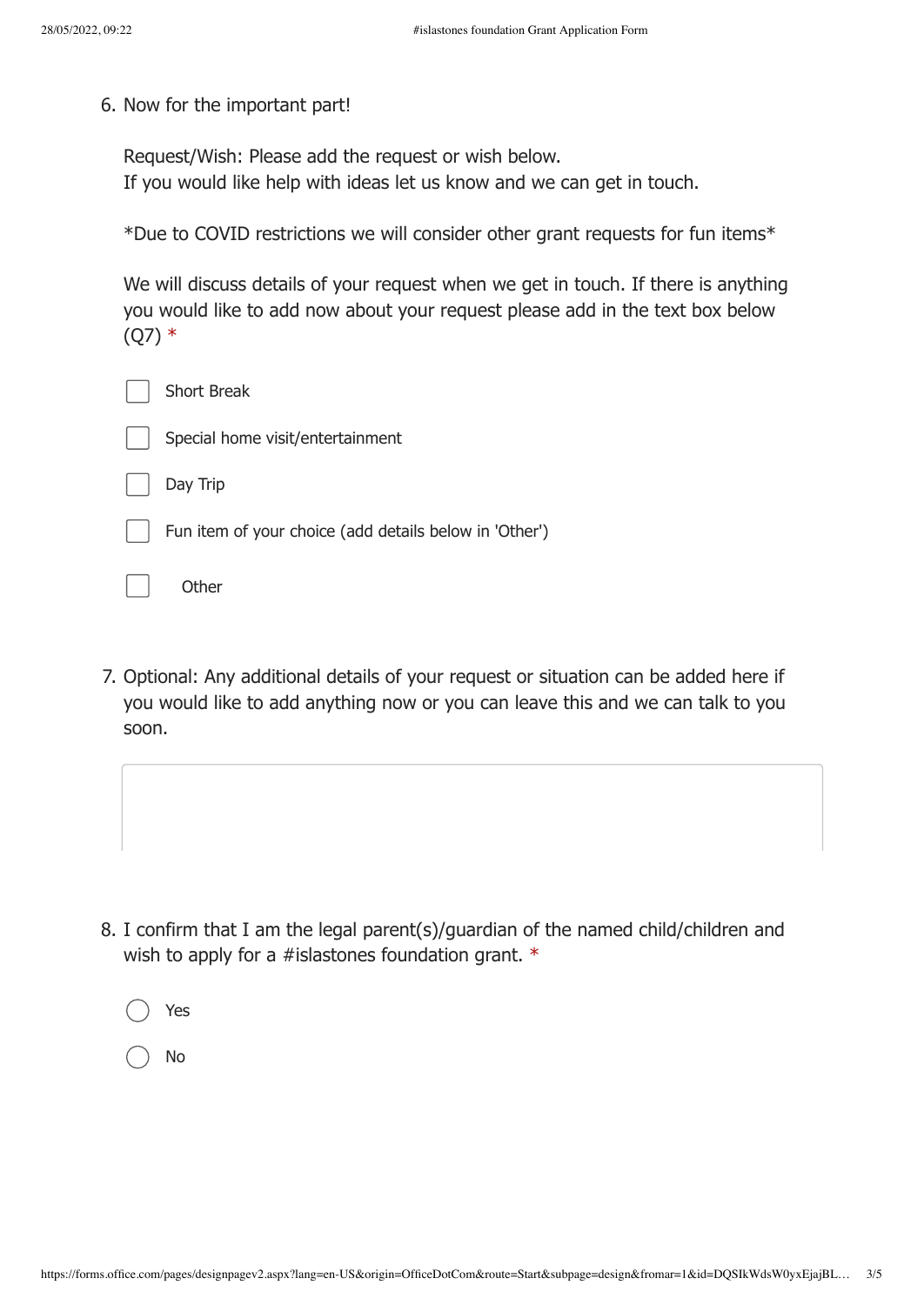9. Name of person completing the application form, **if not the legal parent(s)/guardia**n detailed above:

Please add your full name, contact number and email address below.

Type not applicable (N/A) if you are the childs legal parent(s)/quardian  $*$ 

10. Have the family (legal parent(s)/guardian) given consent to the completion of this application & us contacting them?

Please try obtain consent prior to submitting the form - we will contact you directly to discuss if you select 'no' here. \*

| Yes |
|-----|
| No  |

11. One last question before you submit your application.

How did you hear about us? \*

| Online               |
|----------------------|
| From a friend        |
| Postal communication |
| Support worker       |
| <b>Hospital Team</b> |
| Other                |